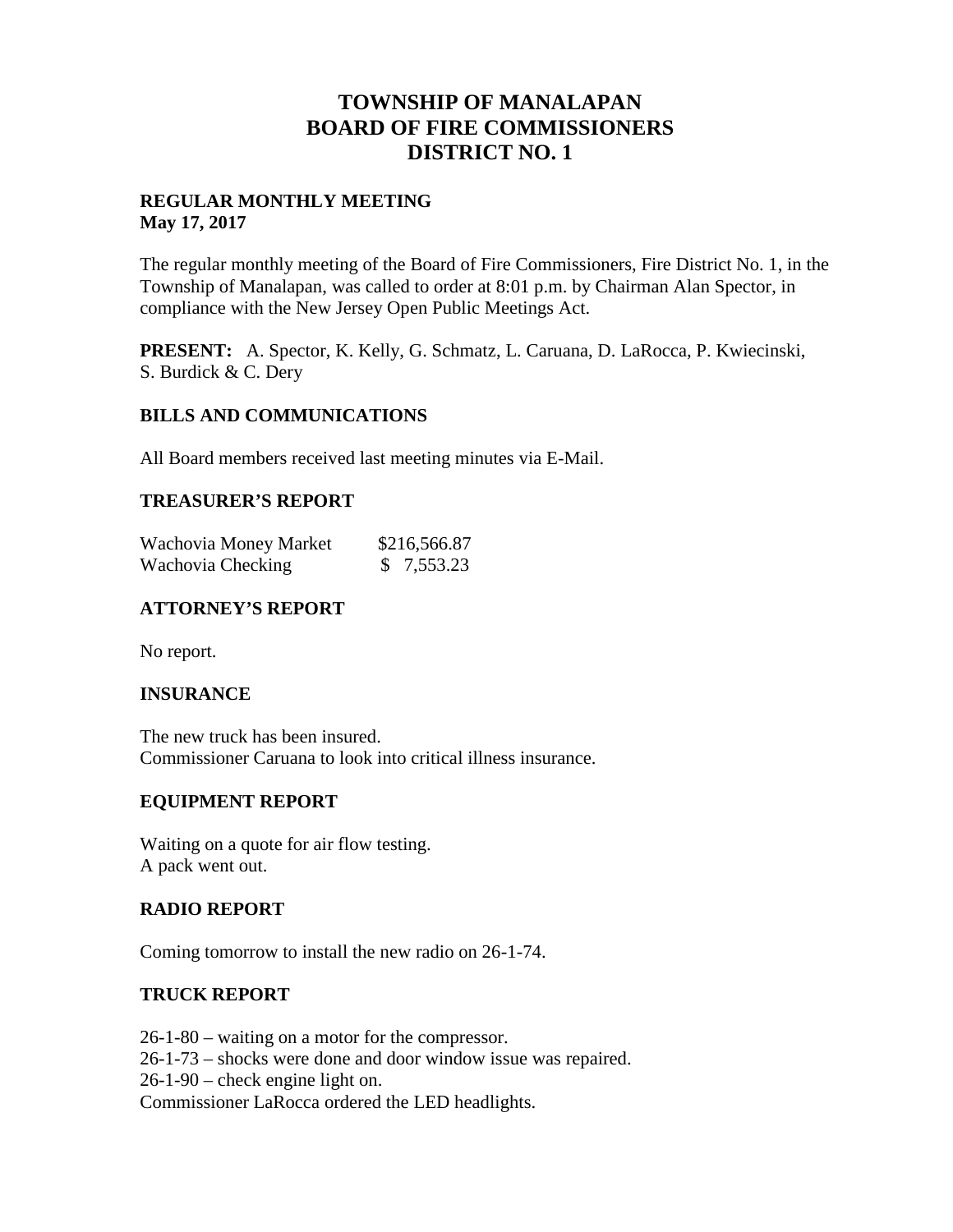### **CHIEF'S REPORT**

The new truck was delivered.

#### **ASSOCIATION REPORT**

Asked about the LED lighting at the Satellite; Commissioner Schmatz to look into this.

#### **TRUSTEES' REPORT**

No report.

#### **OLD BUSINESS**

See attached.

#### **NEW BUSINESS**

Commissioner LaRocca made a motion to pay all vouchers; this was seconded by Commissioner Caruana. All voted aye.

Commissioner LaRocca made a motion for \$350 to Simon Says LLC for an "After the Fire" presentation for the Seniors at Manalapan High School; this was seconded by Commissioner Kelly. All voted aye.

Scott left a TIC camera with us to demo.

Hose testing is May  $25^{\text{th}}$ .

Meeting opened to the public at 8:19 P.M.

A motion was made by Commissioner LaRocca to adjourn; it was seconded by Commissioner Spector and all voted aye.

Meeting adjourned at 8:24 P.M.

Respectfully submitted, Kenneth Kelly, Clerk